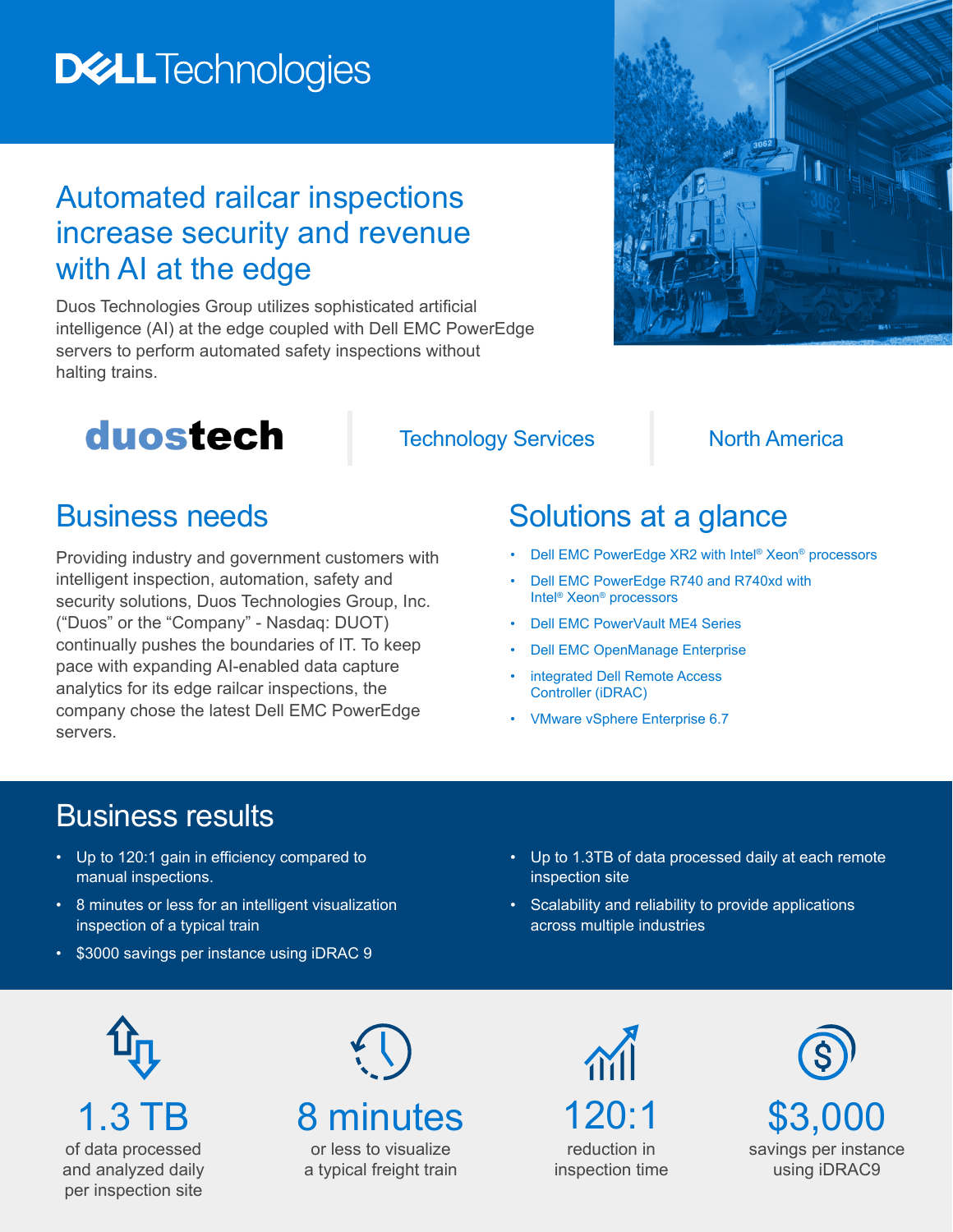Trains need to keep moving. Every second a train spends idling creates what is called "dwell time." With thousands of locomotives intersecting across North America pulling millions of railcars, the impact of prolonged dwell time is substantial. Through time consuming manual inspections, there are major impacts to crew, locomotives, railcars, fuel and lading which can impact traffic across the continent and costs rail companies and consumers millions of dollars annually.

That's why leading freight railroads such as CSX and others have turned to Duos for automated inspections. These solutions rely on PowerEdge servers deployed at the edge to capture images, model data and handle sophisticated analytics and reporting without halting the trains.

#### Intelligent 360 visualization at high speeds

Duos Technologies' challenge was finding a way to leverage technology as a force multiplier to meet customer requirements for a better, faster inspection process for trains running at full speed. Duos developed innovative data analytic solutions with AI at the edge to conduct more reliable railcar inspections, which are available 24/7/365 in all climates and conditions.

Duos' railcar inspection portals acquire a wide array of data. The PowerEdge XR2 rugged servers are deployed for image capture with the PowerEdge R740 servers with NVIDIA Tesla GPUs for AI inferencing. The PowerVault ME4 Series provides data retention with the Networking S-series switch optimizing traffic flows. This data includes 360° visualization of railcar defects as well as vibration, laser and LiDAR sensor readings, all while trains travel through portal "barns" at high speeds. Data is processed and analyzed in real time to provide prompt, actionable insights to inspectors and operators.

*"We count on PowerEdge servers to process and analyze the images and other data from the cameras and sensors 24x365, using our AI models."*

**David Ponevac,** Chief Technology Officer Duos Technologies

The system can flag broken wheels, brake issues, dragging chains, steel gouges, open doors, and other concerns - some of which could lead to a derailment or another catastrophic event. Duos' solution also provides data for customs or other regulatory-mandated inspections.

"In the eight minutes it takes to use a flashlight and piece of chalk to inspect a single car, we can inspect a full train of 120 cars or more," says Wm. Scott Carns, Chief Commercial Officer at Duos Technologies. "We strategically locate these systems 50 to 100 miles from inspection points. This way, when a train arrives, needed repairs and further inspections can begin immediately based on the data we provide."

#### Pushing technology to the edge

Duos' inspection portals are situated along the 140,000 miles of track in the U.S., Canada and Mexico - from a Midwest cornfield to a scorching Mexican desert and a windblown Canadian prairie. The portals are powered by "data centers in a box" at the edge - with 45U cabinets stacked with Dell Technologies servers, storage, networking and more.

The volume of data collected daily at each site can be enormous: 700 GB in images alone, with a total of as much as 1.3 TB of data per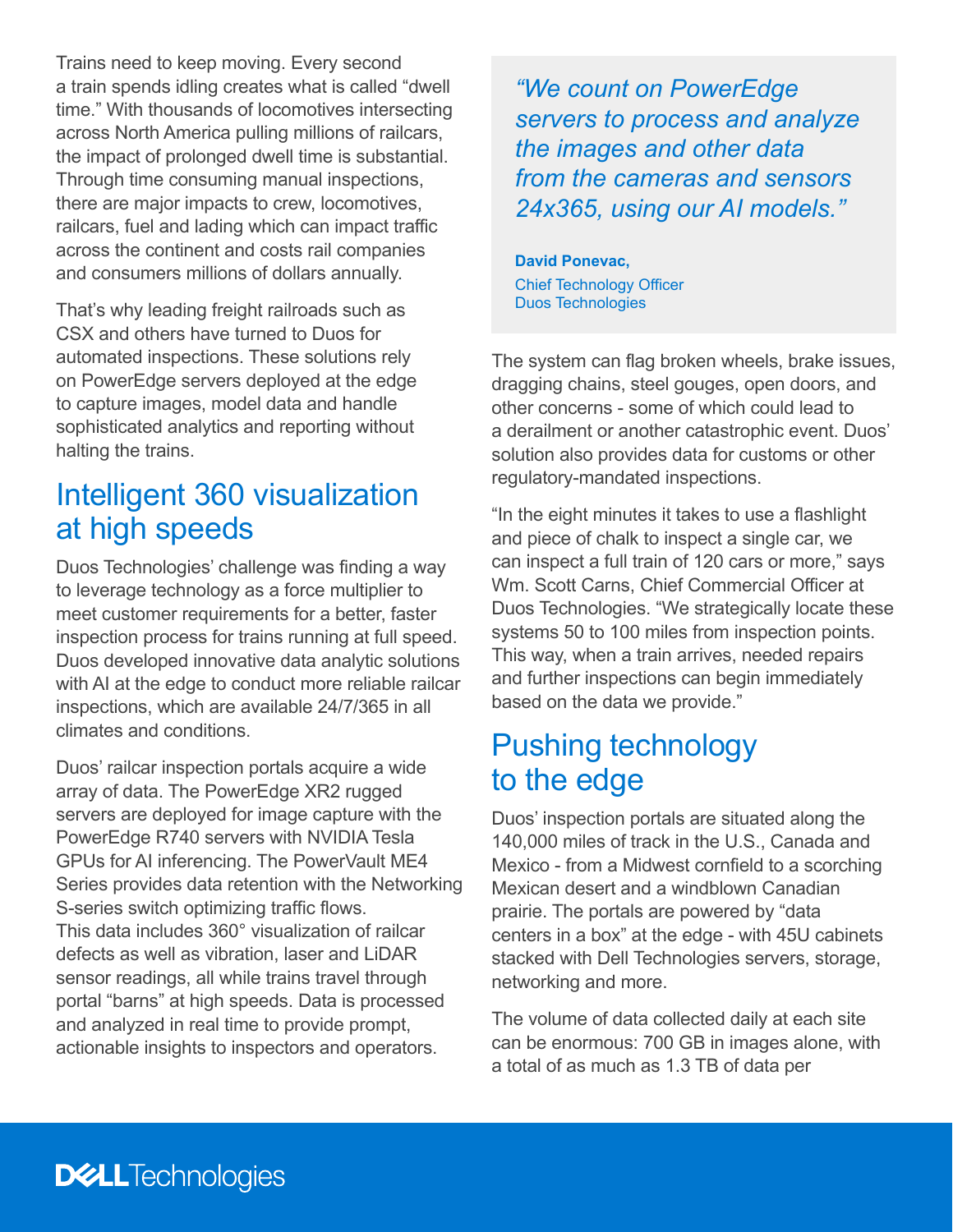inspection portal including the various sensor readings. Data captured as each train passes must be processed and analyzed within minutes. This constraint makes it virtually impossible to stream all that information back to a centralized data center.

"We count on PowerEdge servers to process and analyze the images and other data from the cameras and sensors 24x365, using our AI models," states David Ponevac, Chief Technology Officer at Duos Technologies. "This gives customers the actionable intelligence they need when they need it."

Duos builds dozens of proprietary AI models for the applications in its data center in Jacksonville, Florida. Training models can take anywhere from 16 hours to a week for the most complex sets containing hundreds of thousands of images. These models are then released for inferencing at the edge where they deliver up to 99% accuracy.

"PowerEdge servers equipped with six to ten GPU cards provide the throughput to process and analyze data in microseconds," Ponevac explains. "Our goal is to use our PowerEdgedriven edge computing portals to replace manual inspection points, so we can automatically detect issues at track speed."

*"Our goal is to use our PowerEdge-driven edge computing portals to replace manual inspection points, so we can automatically detect issues at track speed."* 

**David Ponevac,** Chief Technology Officer Duos Technologies

#### Powerful remote server management

To remotely manage and administer its far-flung estate of servers, storage and other solutions, Duos relies on Dell EMC OpenManage Enterprise and integrated Dell Remote Access Controller (iDRAC) and VMware vSphere 6.7 Enterprise.

The iDRAC solution provides system logs and event notifications that enable Duos to keep tabs on the health and performance of its IT infrastructure wherever deployed. This includes tracking trends, responding to hardware failures and easily handling tasks such as firmware upgrades and BIOS updates.

"With iDRAC, we can completely rebuild a server operating system from right here in Jacksonville," adds Derrick Schmenk, Vice President of Information Technology at Duos Technologies. "Doing that remotely saves us money and speeds recovery time. Every time we use iDRAC to get a server back up and running, we save \$3,000 a pop."

VMware vSphere is used to host servers running internal applications for development, accounting, monitoring, authentication and security.

#### An expanding range of solutions

Beyond its innovative freight railroad solutions, Duos has built multi-layered intelligent systems to address complex challenges in wide-ranging industries - from protection of critical oil, gas and petrochemical infrastructure to movement control and situational awareness systems for correctional facilities all with the support of Dell Technologies.